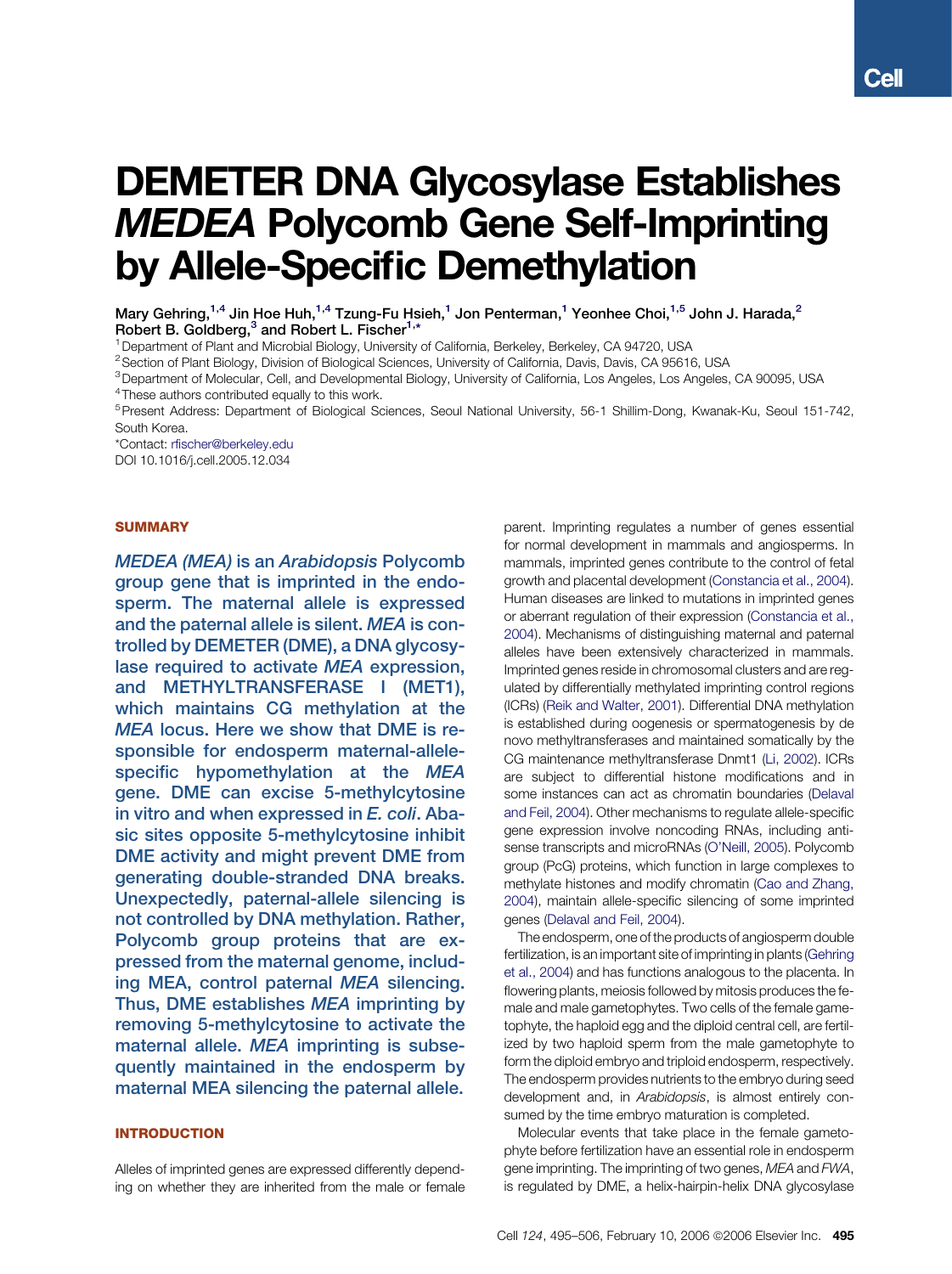([Choi et al., 2002; Kinoshita et al., 2004](#page-10-0)). DNA glycosylases function in the base-excision repair pathway by removing damaged or mismatched bases from DNA ([Scharer and Jir](#page-11-0)[icny, 2001\)](#page-11-0). Bifunctional helix-hairpin-helix DNA glycosylases have both DNA glycosylase and apurinic/apyrimidinic (AP) lyase activities. The DNA glycosylase activity removes the damaged or mispaired base by cleaving the N-glycosylic bond, creating an abasic site, whereas the lyase activity nicks the DNA. An AP endonuclease generates a 3'-hydroxyl used by a DNA repair polymerase that inserts the proper nucleotide. A DNA ligase seals the nick to complete the repair process. DNA glycosylase/lyases have not been implicated in mammalian imprinting mechanisms.

Both MEA and FWA are expressed in the central cell before fertilization and in the endosperm, from the maternal allele, after fertilization ([Kinoshita et al., 1999, 2004; Vielle-Cal](#page-11-0)[zada et al., 1999](#page-11-0)). In contrast, DME is expressed in the central cell of the female gametophyte but not in the endo-sperm ([Choi et al., 2002](#page-10-0)). Expression of MEA and FWA in the central cell and early endosperm is dependent on DME ([Choi et al., 2002; Kinoshita et al., 2004\)](#page-10-0).

Though maternal expression of MEA and FWA is controlled by DME, there are important distinctions regarding the regulation of expression of these genes. FWA is silent in all vegetative and reproductive tissues except for expression of the maternal allele in the female gametophyte and endosperm [\(Kinoshita et al., 2004; Soppe et al., 2000](#page-11-0)). MEA is imprinted in the endosperm but is biallelically expressed in the embryo and in other sporophytic tissues ([Kinoshita](#page-11-0) [et al., 2004\)](#page-11-0). Expression of MEA in the embryo is likely not under DME control as DME expression is not detected in the egg cell or embryo [\(Choi et al., 2002](#page-10-0)). Expression of FWA in the endosperm and elsewhere in the plant is associated with hypomethylation of repeats in the 5' region of the gene ([Kinoshita et al., 2004; Soppe et al., 2000\)](#page-11-0). Paternal inheritance of met1 releases FWA paternal-allele silencing in the endosperm and embryo ([Kinoshita et al., 2004](#page-11-0)). MET1 is the homolog of Dnmt1 [\(Bender, 2004](#page-10-0)).

DME, MEA, and MET1 genetically interact in the female gametophyte. MEA is an E(Z) homolog that functions in a PcG complex along with FIE ([Kohler et al., 2003a\)](#page-11-0), a homolog of Eed, to repress endosperm growth. Inheritance of mutant maternal dme or mea alleles causes endosperm overproliferation, embryo arrest, and seed abortion ([Choi et al.,](#page-10-0) [2002; Grossniklaus et al., 1998; Kiyosue et al., 1999; Luo](#page-10-0) [et al., 1999\)](#page-10-0). Seed abortion caused by dme is suppressed by maternally inherited met1 if a wild-type maternal MEA al-lele is present [\(Xiao et al., 2003](#page-11-0)). Moreover, met1 can restore MEA expression in dme mutants ([Xiao et al., 2003](#page-11-0)). The mechanism by which DME activates MEA is uncertain, although it is known that the glycosylase activity of DME is necessary for seed viability and activation of MEA transcription ([Choi et al., 2004](#page-10-0)). DME could antagonize MET1 by specifically removing 5-methylcytosine from MEA in the central cell, allowing the maternal MEA allele to be expressed there before fertilization and in the endosperm after fertilization.

Here we report that, in wild-type seeds, the maternal endosperm allele was hypomethylated compared to the paternal endosperm allele. Hypomethylation was not observed in dme mutant endosperm, suggesting that, in the central cell, DME is responsible for the removal of MEA DNA methylation. Consistent with this hypothesis, DME with an active DNA glycosylase domain can excise 5-methylcytosine in vitro and when expressed in E. coli. We also found that paternal MEA allele expression is not subject to the same controls as the maternal MEA allele. Rather, Polycomb group proteins that are expressed from the maternal genome, including MEA, silence the paternal MEA allele, a novel example of self-imprinting.

# RESULTS

# The Maternal MEA Allele Is Hypomethylated in Wild-Type Endosperm

Four regions around the MEA locus were previously shown to be methylated: a helitron DNA transposon element ([Kapi](#page-11-0)[tonov and Jurka, 2001](#page-11-0)), AtREP2, about 4 kb 5' of the start site ([Xiao et al., 2003](#page-11-0)); CG sites 3 kb and 500 bp upstream ([Xiao et al., 2003](#page-11-0)); and seven  $\sim$  182 bp direct repeats 3' of the gene, termed MEA-ISR [\(Cao and Jacobsen, 2002\)](#page-10-0). Here we show that bisulfite sequencing covering 91% of the CG sites in the MEA coding region did not reveal any additional methylated cytosines [\(Figure 1](#page-2-0)A). To see whether DME antagonizes MET1 by removing MEA DNA methylation in the central cell, we compared the methylation of maternal and paternal alleles in the embryo and endosperm of seeds dissected between 7 and 8 days after pollination (DAP). Allele-specific methylation was determined in reciprocal crosses between the accessions Columbia with the glabrous mutation (Col-gl) and RLD and between Landsberg with the erecta mutation (Ler) and RLD. This allowed us to discount any methylation effects due to natural variation or the direction of the cross. Maternal and paternal alleles could be distinguished after sequencing because of polymorphisms between RLD and Col-gl/Ler near the regions of methylation. The three accessions used in this study have similar levels of MEA methylation in leaves with one exception: Ler consistently has much lower levels of CG methylation in the -500 bp region ([Table S1](#page-10-0)).

In a cross between a Col-gl female and a RLD male, the -4 kb transposon element was highly methylated on both maternal and paternal embryo and endosperm alleles ([Figure 1B](#page-2-0)). The -3 kb region exhibited low levels of methylation on all alleles ([Figure 1](#page-2-0)B). However, the maternal endosperm allele was hypomethylated at the -500 bp (13% CG) region compared to the paternal endosperm allele (54%) and the maternal (96%) and paternal (87%) embryo alleles ([Figure 1](#page-2-0)B). The same relationship was observed at the MEA-ISR. The maternal endosperm allele had 20% CG methylation compared to the paternal endosperm allele, which had 83%, and maternal and paternal embryo alleles, with 80% and 85% CG methylation, respectively [\(Figure 1B](#page-2-0)). The -500 bp region and MEA-ISR were also maternally hypomethylated in the endosperm of the reciprocal cross with RLD as the female and Col-gl as the male ([Table S2](#page-10-0)).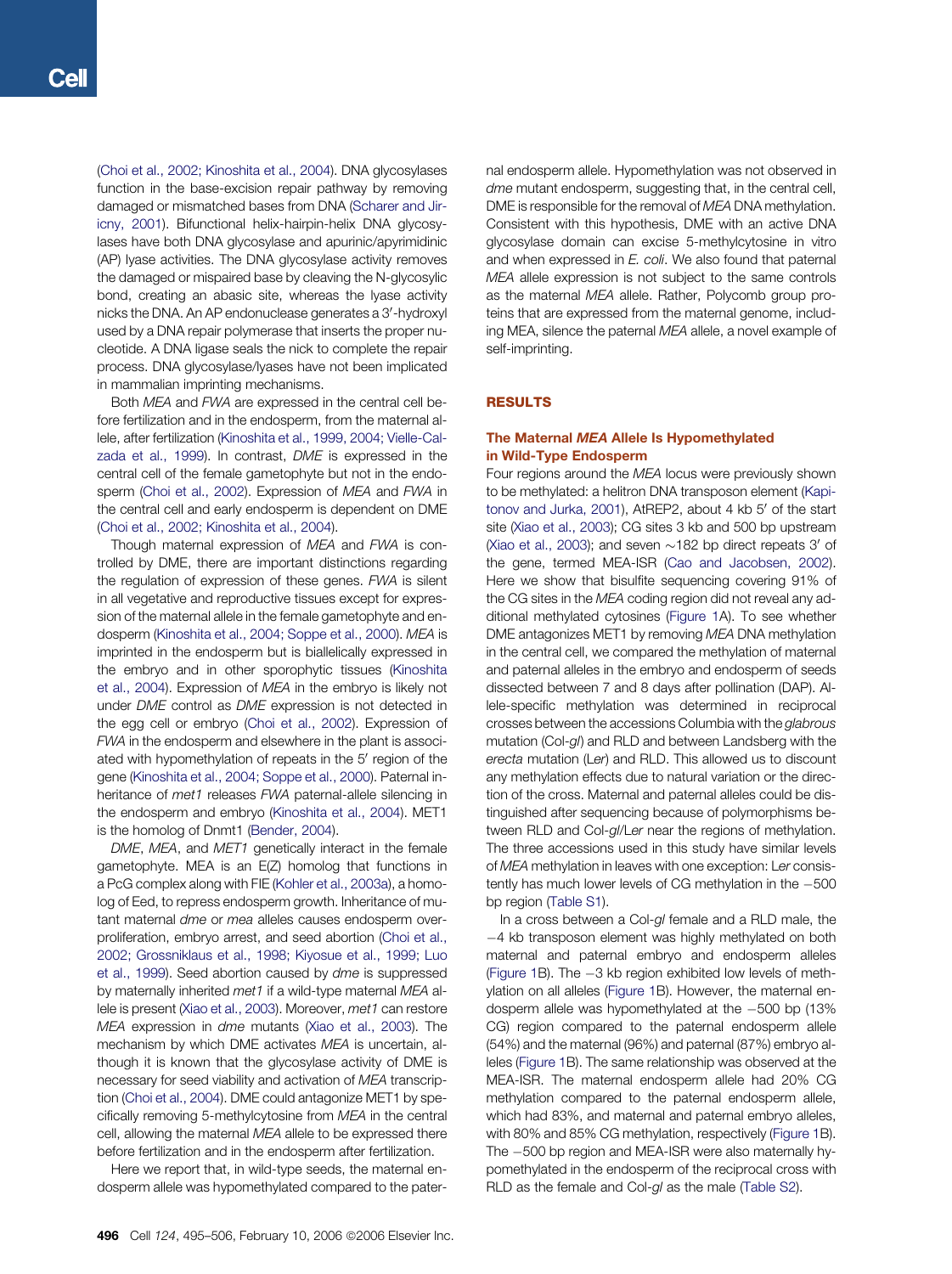<span id="page-2-0"></span>

## Figure 1. MEA Methylation in Dissected Seeds

(A) MEA is methylated in four regions. Numbers are relative to the translation start site.

(B) CG methylation of maternal and paternal embryo and endosperm alleles from a Col-gl female crossed to a RLD male. The number of clones sequenced is given at the base of each column. Black lines, sequences assayed by bisulfite sequencing; blue bar, helitron transposon element; red arrowheads, 182 bp direct repeats; lollipops, sites of DNA methylation (red, CG; blue, CNG; gray, CNN).

Maternal endosperm alleles also had low levels of methylation at the -500 bp region and MEA-ISR in reciprocal crosses between Ler and RLD [\(Table S2](#page-10-0)). However, consistent with the data from rosette leaves ([Table S1](#page-10-0)), the -500 bp region had low levels of methylation on any allele inherited from the Ler background, whether from the male or female parent, embryo, or endosperm ([Table S2\)](#page-10-0). Thus, though there are differences in MEA DNA methylation attributable to the accession [\(Tables S1 and S2\)](#page-10-0), each accession examined had at least one region of allele-specific DNA hypomethylation in the endosperm (Figure 1B and [Table S2\)](#page-10-0).

# Maternal MEA Is Not Hypomethylated in dme Endosperm

If DME is responsible for hypomethylation of MEA in the female gametophyte, then dme mutant endosperm should, in comparison, inherit hypermethylated maternal MEA alleles from dme central cells. We crossed dme-2 heterozygous mutant females in both the Col-gl and Ler backgrounds to wild-type RLD males and analyzed methylation of maternal and paternal alleles from dme mutant endosperm 9 or 10 DAP. Compared to maternal-allele methylation in wild-type endosperm, we found a substantial increase in maternalallele CG methylation in both the -500 bp (76% versus

13% for wild-type) and MEA-ISR (89% versus 20% for wild-type) regions in crosses with dme in a Col-gl background [\(Figure 2](#page-3-0)A). In crosses with dme in a Ler background, methylation on the maternal allele increased at the MEA-ISR (84% versus 18% for wild-type) but not in the  $-500$  bp region (1% versus 22% for wild-type) [\(Figure 2B](#page-3-0)). We expected no change for the -500 bp region in the dme Ler mutant because there is very little methylation there for DME to act on in wild-type ([Tables S1 and S2\)](#page-10-0). We conclude that, in wild-type, DME DNA glycosylase is responsible for hypomethylation of the maternal endosperm allele observed at the MEA-ISR in the Col-gl, Ler, and RLD backgrounds and for hypomethylation of the -500 bp region in Col-gl and RLD.

# DME with a Wild-Type DNA Glycosylase/Lyase Domain Excises 5-Methylcytosine In Vitro

DME is related to DNA glycosylases ([Choi et al., 2002](#page-10-0)) that catalyze the first steps in the base-excision DNA repair pathway [\(Scharer and Jiricny, 2001\)](#page-11-0). The reaction mechanism of bifunctional DNA glycosylases is well known ([Scharer and](#page-11-0) [Jiricny, 2001](#page-11-0)). A conserved aspartic acid acquires a proton from a conserved lysine residue that attacks the C1' carbon of the deoxyribose ring, creating a covalent DNA-enzyme intermediate ([Figure 3](#page-4-0)A).  $\beta$  or  $\delta$  elimination reactions release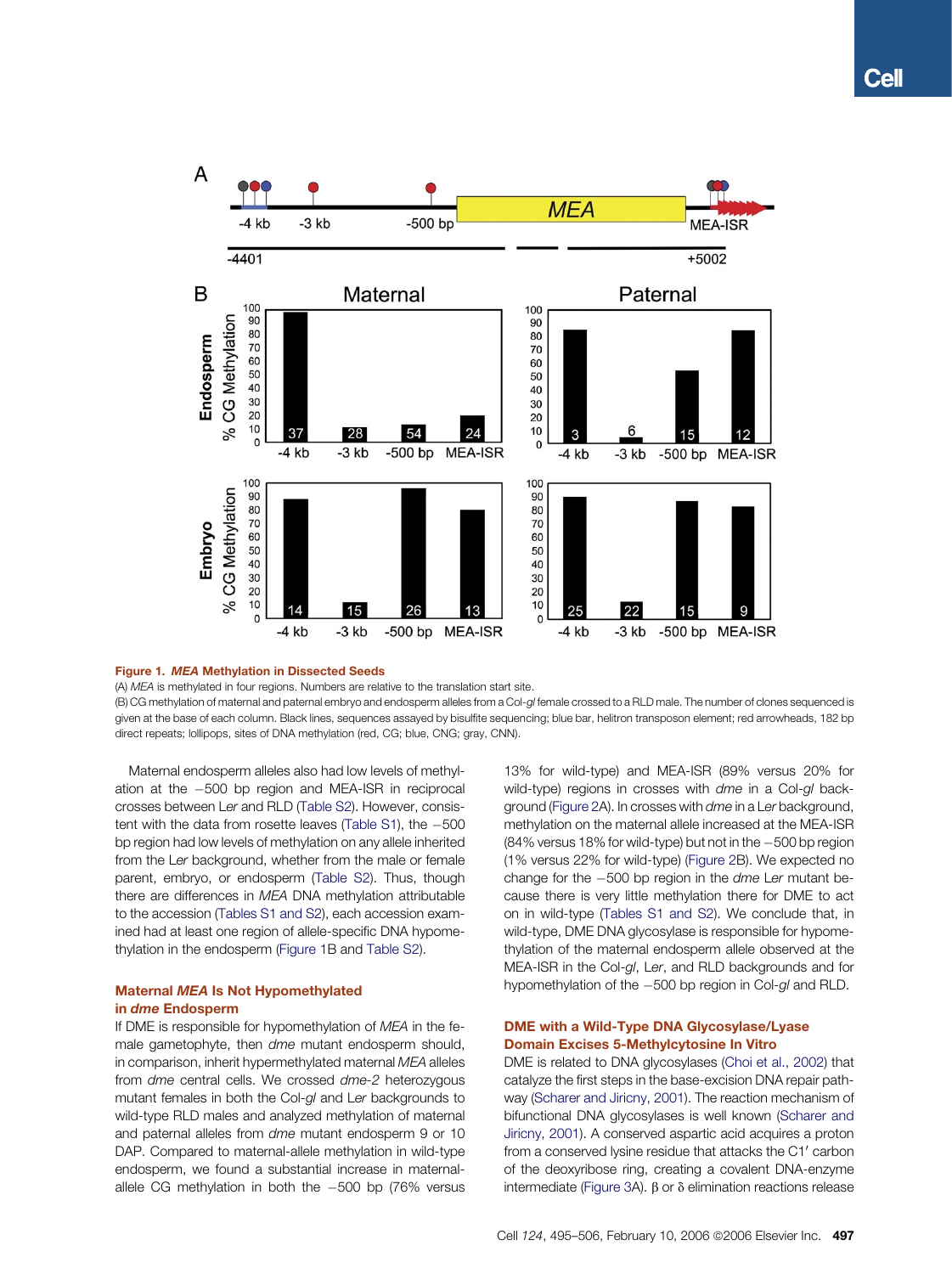<span id="page-3-0"></span>

## Figure 2. Hypermethylation of Maternal MEA in dme Mutant Endosperm

Maternal-allele methylation in the –500 bp and MEA-ISR regions in endosperm from crosses between dme-2 heterozygous females and RLD males compared to maternal endosperm allele methylation from crosses between wild-type females and RLD males. (A) dme-2 heterozygous Col-gl crossed to RLD.

(B) dme-2 heterozygous Ler crossed to RLD. Mutant endosperm was collected at 9 DAP from seeds with the dme endosperm overproliferation phenotype. Numbers are from the translation start site. To determine the pattern of DNA methylation, DNA was treated with bisulfite, PCR amplified, cloned, and sequenced. Circles connected by lines represent the results from determining the DNA sequence of one clone. Filled circle, methylated cytosine; open circle, unmethylated cytosine; red circle, CG site; blue circle, CNG site; gray circle, CNN site.

the enzyme from the DNA and cleave one of the phospho-diester bonds ([Figure 3](#page-4-0)A). Cleavage 5' to the abasic site of the  $\beta$  or  $\delta$  elimination produced by an AP endonuclease generates a 3'-hydroxyl used by a DNA repair polymerase that inserts the proper nucleotide, and a DNA ligase seals the nick.

We expressed in E. coli an 1192 amino acid portion of DME that lacks 537 amino-terminal amino acids ( $\Delta$ 537DME) but includes the predicted DNA glycosylase domain.  $\Delta$ 537DME was fused to the maltose binding protein (MBP). MBP- $\Delta$ 537DME was purified over an amylose column ([Figure S1\)](#page-10-0) and is referred to as wild-type DME. For control experiments, we expressed and purified mutant forms of DME where the invariant aspartic acid at position 1304 was converted to asparagine (D1304N) or the lysine at position 1286 was converted to glutamine (K1286Q). Both mutations reduce DNA glycosylase activity while preserving enzyme structure and stability [\(Fromme et al., 2004; Norman](#page-11-0) [et al., 2003\)](#page-11-0).

We incubated DME with various double-strand oligonucleotides ([Figure 3B](#page-4-0)) to understand its biochemical mechanism. DME breaks the phosphodiester linkage on the 3' side of a 5-methylcytosine residue (hemimethylated substrate) and generates end-labeled DNAs that migrate on denaturing polyacrylamide gels at the predicted position for  $\beta$  elimination products [\(Figure 3](#page-4-0)C). The subsequent cleavage of the phosphodiester linkage on the  $5'$  side yields  $\delta$  elimination products through the same mechanism found in related DNA glycosylases ([Bhagwat and Gerlt, 1996](#page-10-0)). Treatment of products with strong base (NaOH) prior to gel electrophoresis confirmed the  $\delta$  elimination process at the predicted position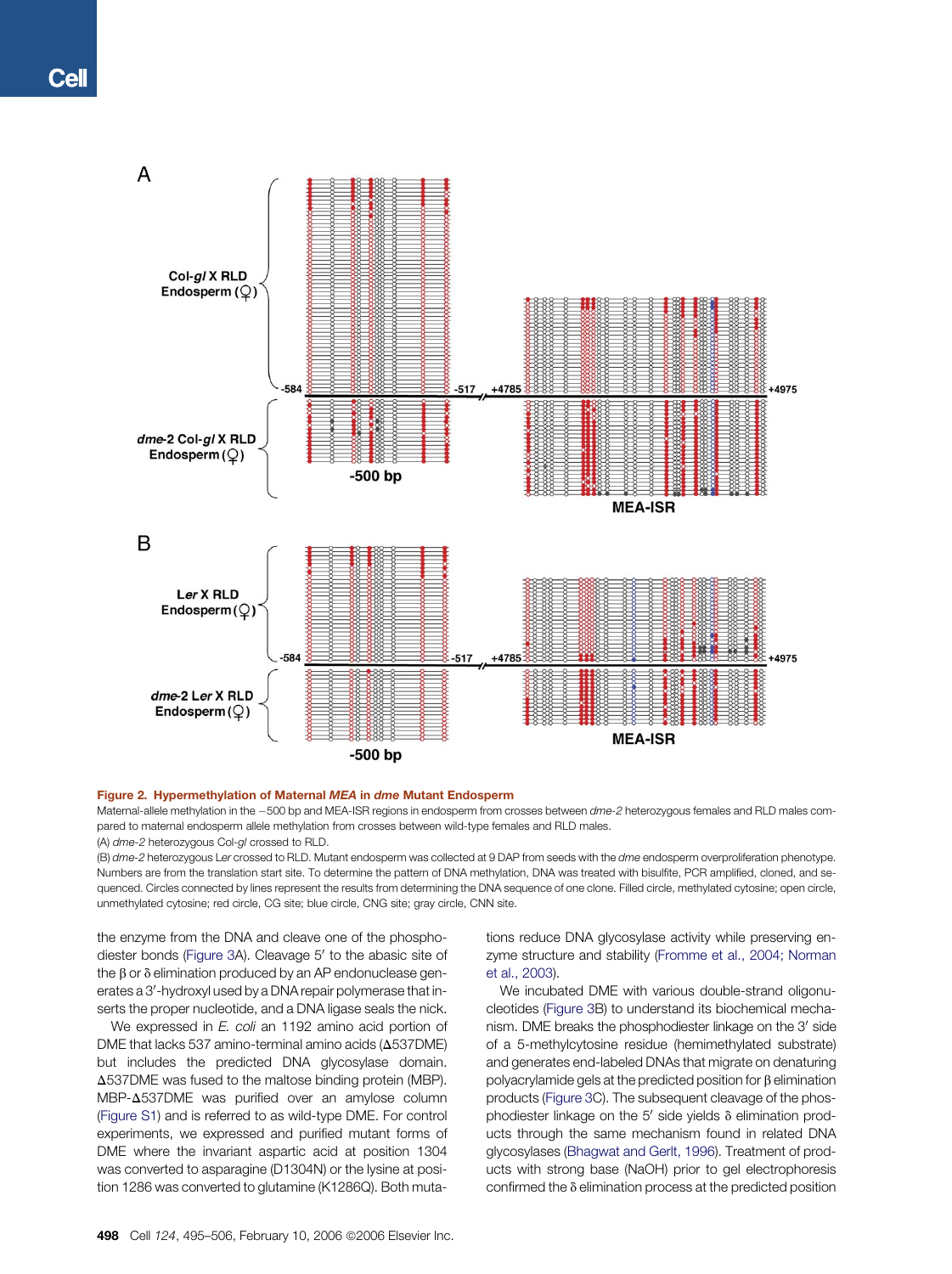<span id="page-4-0"></span>

# Figure 3. DME In Vitro Activity

(A) Schematic mechanism of bifunctional DNA glycosylases.

(B) DNA substrate sequence. Base pair positions relative to the 5' end of the top DNA strand are shown. Double-stranded DNA oligonucleotide substrates in (C)–(E) were labeled at the 5' end of the top strand. DNAs in (C) had 5-methylcytosine at position 18 in the top strand. The top strand for (D) and (E) has: CpG, C at position 18; <sup>me</sup>CpG, 5-methylcytosine at position 18; T/G, T at position 18; <sup>me</sup>CpNpG, 5-methylcytosine at position 17; <sup>me</sup>CpNpN, 5-methylcytosine at position 15. All reactions were for 1 hr.

(C) Reaction products of DME. Products were treated with either water or NaOH as indicated, denatured, and analyzed on 15% polyacrylamide gels with 7.5 M urea.

(D) Covalent crosslinking of DME to DNA. Reaction products were treated with NaBH4, denatured, and analyzed on a 10% SDS-polyacrylamide gel. (E) Substrate specificity of DME. Reaction products were denatured and analyzed on 15% polyacrylamide gels with 7.5 M urea. Both  $\beta$  and  $\delta$  elimination products are observed because reactions were not treated with NaOH before gel electrophoresis. S, uncleaved substrate;  $\beta$ , predicted  $\beta$  elimination product;  $\delta$ , predicted  $\delta$  elimination product; 35 nt, 35 nucleotide size marker; 17 nt, 17 nucleotide size marker.

(Figure 3C). Consistent with the reaction mechanism for a bifunctional DNA glycosylase/lyase (Figure 3A), products treated with a reducing agent (NaBH4) migrated in the predicted region for trapped enzyme-DNA complexes  $(\sim200$ kDa), suggesting that the Schiff base intermediate between DME and a ring-opened sugar is covalently reduced (Figure 3D). No lyase activity (Figure 3E) or covalent trapping (Figure 3D) was detected when DME was incubated with nonmethylated oligonucleotides or when hemimethylated substrate was incubated with no enzyme or mutant enzymes (D1304N or K1286Q). Plants have 5-methylcytosine in the three sequence contexts: CpG, CpNpG, and CpNpN ([Bender, 2004](#page-10-0)). DME has activity on 5-methylcytosine in each of these sequence contexts (Figure 3E). We detected no DME activity when single-stranded oligonucleotides with 5-methylcytosine were used in the reaction (data not shown). These results show that DME is a bifunctional DNA glycosylase/lyase with activity on 5-methylcytosine substrates.

## DME Excises Thymine from a T/G Mismatch

5-methylcytosine is mutagenic because it spontaneously deaminates to form thymine, generating a T/G mismatch. Deamination can also occur enzymatically by cytosine deaminase, a process that may play a role in mammalian epigenetic reprogramming and cell plasticity [\(Morgan et al., 2004\)](#page-11-0). Specific DNA glycosylases initiate DNA repair by excising T from T/G mispairs ([Scharer and Jiricny, 2001](#page-11-0)). We found that DME also is a thymine DNA glycosylase. DME activity on T/G mispairs is somewhat less than its activity on  $meC/G$ base pairs (Figure 3E and data not shown). DME also forms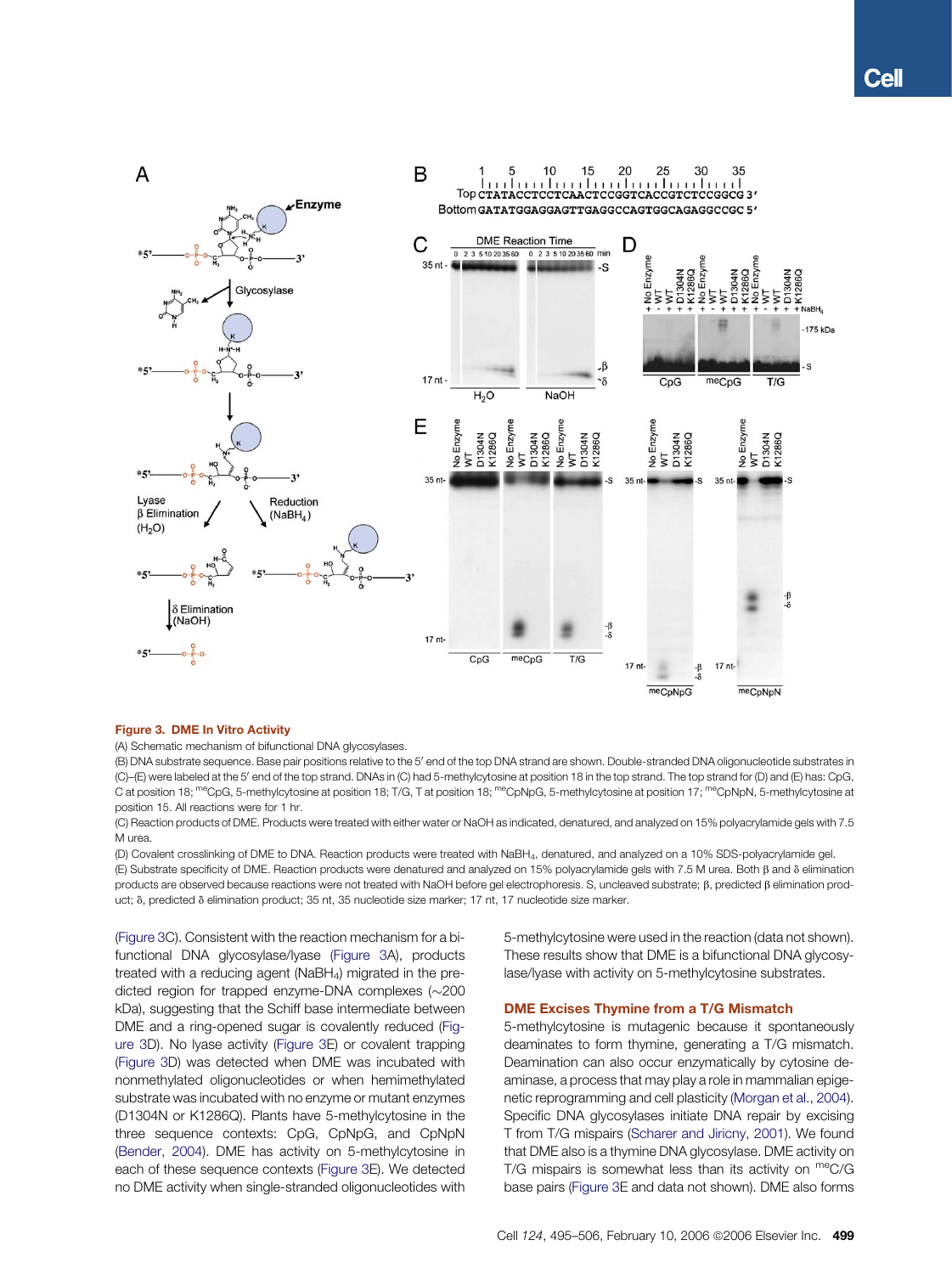<span id="page-5-0"></span>

## Figure 4. DME Functions as a 5-methylcytosine DNA Glycosylase in E. coli

Relative colony number; number of colonies on plate divided by the number of colonies obtained when plate has no IPTG inducer. The relative colony number at each concentration of IPTG was determined three times. Error bars represent the standard deviation from the mean.

(A and B) wt bacteria, AB1157; AP endo mutant RPC501 ([Cunningham et al., 1986](#page-10-0)) isogenic to AB1157, with mutations in two AP endonuclease genes (xth, nfo).

(C and D) wt bacteria, GM30; DNA met mutant GM31 [\(Palmer and Marinus, 1994](#page-11-0)) isogenic to GM30, with a mutation in the dcm DNA methyltransferase.

a trapped enzyme-DNA complex with DNA containing a T/G base pair ([Figure 3](#page-4-0)D).

DME could cause hypomethylation of the maternal MEA alleles in the endosperm using two different mechanisms. DME might excise 5-methylcytosine, leading to its replacement with unmethylated cytosine, or DME might excise thymine from a T/G mismatch formed from deamination of 5-methylcytosine. To distinguish between these two mechanisms, we sequenced DNA from dme mutant endosperm. If DME excised thymine instead of 5-methylcytosine, we expected to find numerous  $C \rightarrow T$  transitions at CG sites in the -500 bp region and MEA-ISR, which are hypomethylated in wild-type endosperm ([Figure 1](#page-2-0) and [Figure 2](#page-3-0)). However, no  $C \rightarrow T$  transitions were found [\(Figure S2\)](#page-10-0). Thus, the thymine DNA glycosylase activity of DME is likely not responsible for maternal MEA allele hypomethylation.

## DME Is Toxic in E. coli with 5-Methylcytosines

When expressing DME from an IPTG-inducible promoter, we found that DME was toxic to E. coli K-12 strains in an IPTGconcentration-dependent manner (Figures 4A and 4C). The toxicity of DME expression was significantly increased in a strain bearing mutations in two AP endonuclease genes (xth and nfo) ([Cunningham et al., 1986](#page-10-0)), which remove abasic sites and trim the 3' structure of nicks. This result suggests that DME DNA glycosylase and/or lyase activity is toxic, perhaps due to the formation of mutagenic abasic sites and/or nicks in the E. coli genome. Indeed, expression of inactive DME(D1304N) was nontoxic in xth nfo mutants or the isogenic wild-type background (Figure 4B).

DME has in vitro 5-methylcytosine activity [\(Figures 3C](#page-4-0)– 3E), and E. coli K-12 strains have 5-methylcytosine in their genomes. Perhaps DME produces deleterious abasic sites in E. coli by excising 5-methylcytosine at a genome-wide level. We tested this hypothesis by expressing DME in a dcm mutant strain ([Palmer and Marinus, 1994](#page-11-0)), which has no 5-methylcytosine in its genome. DME expression was not toxic to dcm bacteria compared to expression in the isogenic wild-type strain (Figure 4C). Expression of inactive DME(D1304N) had no effect on either strain (Figure 4D). This suggests that 5-methylcytosine is a substrate for DME in E. coli K-12 bacteria.

# Base Excision Inhibits Further Excision by DME on the Opposite DNA Strand

Excision of 5-methylcytosine from fully methylated meCpG/ GpmeC sequences by DME would generate nicks 1 nucleotide apart on opposing DNA strands, which could lead to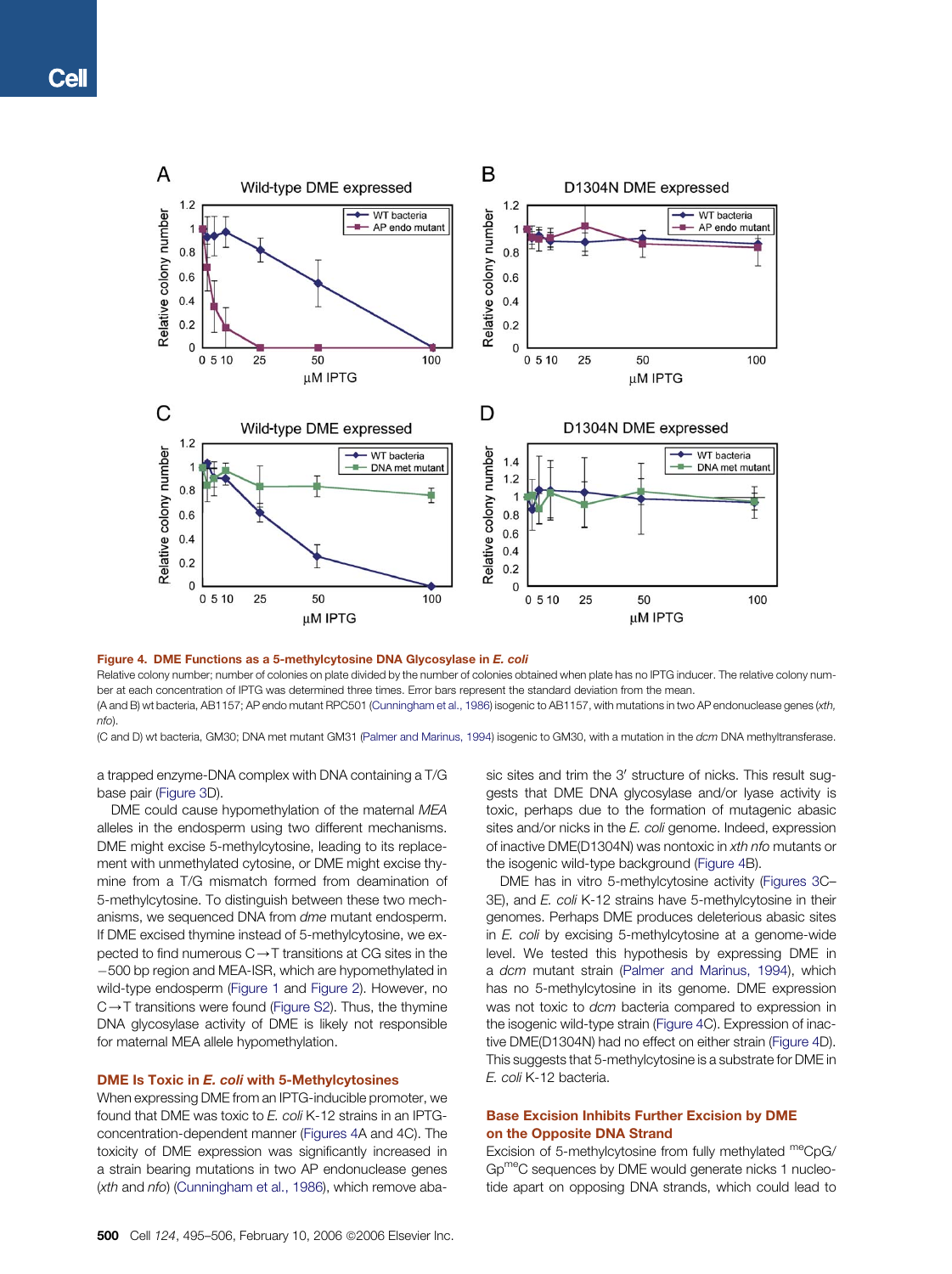<span id="page-6-0"></span>

deleterious double-stranded breaks in the DNA ([Hanai et al.,](#page-11-0) [1998](#page-11-0)). A similar problem occurs when DNA glycosylases encounter clustered lesions on opposing DNA strands, where it has been shown that abasic sites and/or nicks on one DNA strand inhibit glycosylase-mediated excision of nearby lesions on the opposing strand [\(David-Cordonnier et al.,](#page-11-0) [2001; Weinfeld et al., 2001](#page-11-0)). Consistent with this mechanism, we found that DME is more active on a specific 5 methylcytosine when it is in the hemimethylated state compared to the fully methylated state (Figure 5A). Moreover, an abasic site on the opposite strand  $(\sim pG/Gp^{me}C$ , where  $\sim$  represents the abasic site) reduced the reaction rate approximately 10-fold compared to DME activity on hemimethylated DNA (Figures 5A and 5B, lane 2). A similar inhibitory effect was observed when an abasic site was in a hemimethylated CpNpG context(~pNpG/GpNp<sup>me</sup>C) (Figure 5B, lane 3). By contrast, there is significantly less inhibition of DME activity when the abasic site is shifted 4 (Figure 5B, lane 4) or 7 nucleotides (Figure 5B, lane 5) away from the 5-methylcytosine. These results indicate that the abasic site created by excision of 5-methylcytosine from fully methylated CpG or CpNpG DNA specifically inhibits subsequent excision of 5-methylcytosine on the opposite strand. This would allow AP endonuclease, DNA polymerase, and ligase to complete the base-excision DNA repair pathway on one DNA strand before excising 5-methylcytosine on the opposite strand, thereby avoiding a doublestrand break.

# A Hypomethylated Paternal Genome Does Not Release Paternal MEA Silencing

The silent paternal endosperm allele is hypermethylated compared to the expressed maternal allele ([Figure 1B](#page-2-0)). Would inheritance of a hypomethylated paternal genome release silencing of the paternal allele in the endosperm? We crossed a wild-type female to a met1-6 homozygous mutant male and analyzed allele-specific expression in embryo and

## Figure 5. Inhibition of DME Activity by Abasic Sites

(A) Rate of DME activity. Labeled (5' end of the bottom strand) double-stranded oligonucleotides [\(Figure 3](#page-4-0)B) were used with the following sequences: hemi, 5-methylcytosine at position 19 (bottom strand); full, 5-methylcytosine at positions 19 (bottom strand) and 18 (top strand); abasic, 5-methylcytosine at position 19 (bottom strand) and an abasic site at 18 (top strand). Reactions were performed, terminated by addition of NaOH, boiled, and subjected to electrophoresis. Gels were exposed to a phosphorimager screen to determine the amount of product. (B) Effect of abasic-site position on DME activity. Double-stranded oligonucleotides [\(Figure 3B](#page-4-0)) were labeled at the 5' end of the bottom strand and had 5-methylcytosine at position 19 of the bottom strand (lane 1). In addition, abasic sites were in the top strand at position 18 (lane 2), position 17 (lane 3), position 15 (lane 4), and position 12 (lane 5).

endosperm plus seed-coat fractions by RT-PCR. Expression was indistinguishable from wild-type crosses, indicating no change in MEA paternal-allele silencing [\(Figure 6](#page-7-0)A). We tested a variety of other mutations [\(Bender, 2004](#page-10-0)) that affect DNA methylation in various sequence contexts for their ability to alter imprinting in the endosperm. Paternal inheritance of ddm1-2, drm1 drm2 cmt3-7, ago4-1, rdr2-1, or dcl3-1 did not result in paternal-allele expression in the endosperm (data not shown).

## Polycomb Group Proteins Maintain Paternal-Allele Silencing

What, then, is the mechanism for maintaining silencing of the paternal allele in the endosperm? In insects, mammals, and plants, PcG proteins maintain repressed states of gene transcription. PcG proteins are involved in a variety of epigenetic processes, including maintenance of X inactivation and of allele-specific silencing of a subset of imprinted genes in mammals ([Cao and Zhang, 2004](#page-10-0)). We tested whether PcG genes are involved in MEA imprinting and found that endosperm paternal-allele silencing is lost when mutations in Polycomb group genes are inherited maternally.

In a cross between Ler mea-3 [\(Kiyosue et al., 1999](#page-11-0)) homozygous mutant females and wild-type RLD males, almost all seeds undergo endosperm overproliferation, embryo arrest, and seed abortion. We collected the mutant endosperm before seed abortion and analyzed allele-specific expression. Expression from both maternally and paternally inherited alleles was detected, indicating a loss of imprinting [\(Figure 6B](#page-7-0)).

Paternal-allele expression was also observed in endosperm from seeds that lack maternal MEA but do not abort. When Ler mea/mea plants are pollinated by the Cvi accession, the seed-abortion phenotype is suppressed and 95% viable seeds are produced (M.G., T. Kinoshita, and R.L.F, unpublished data). Endosperm allele-specific gene expression in seeds dissected at the torpedo stage of embryogenesis was compared in crosses between Ler and Cvi and Ler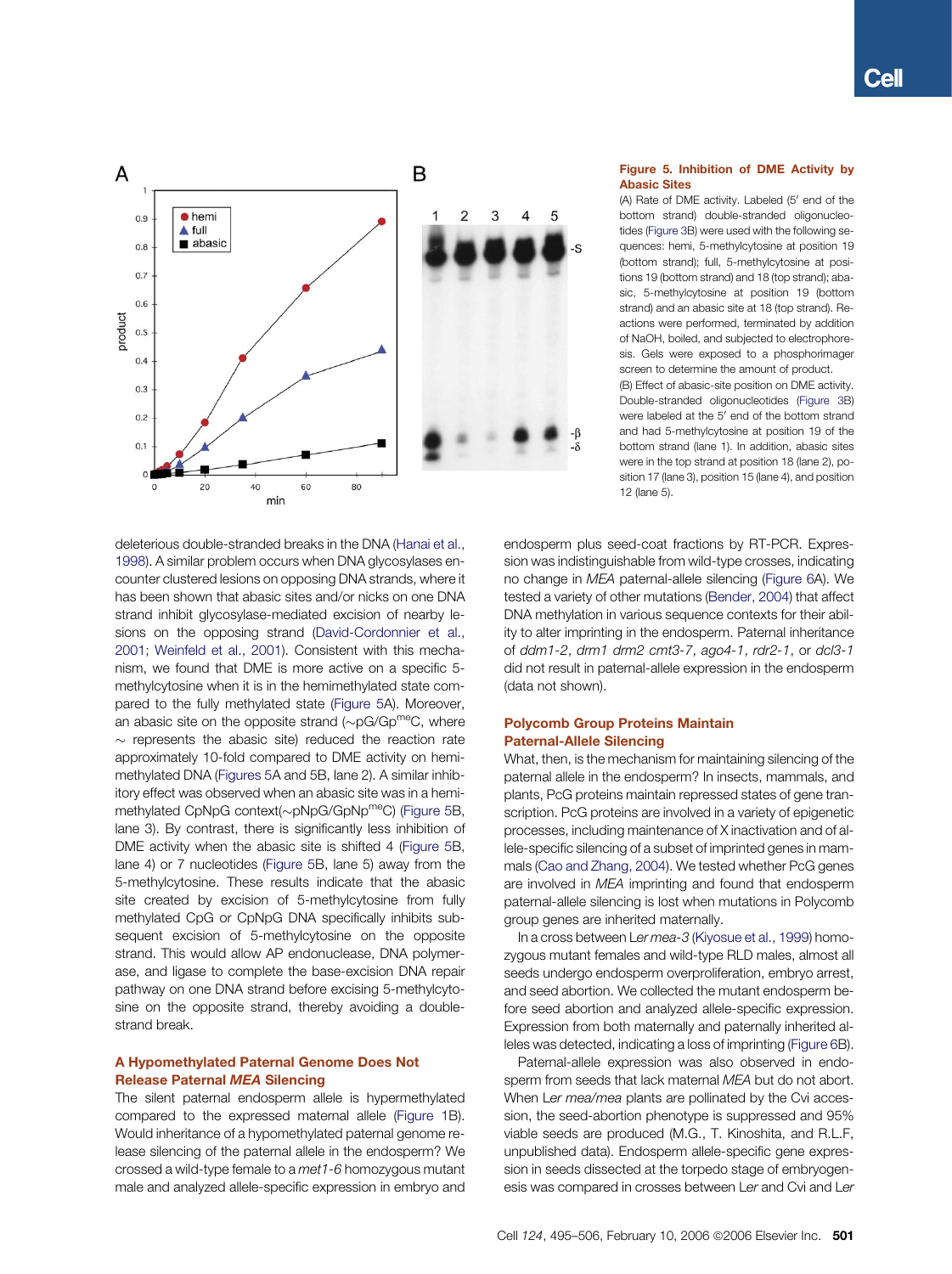<span id="page-7-0"></span>

#### Figure 6. Regulation of MEA Paternal-Allele Silencing

(A) Paternal MEA silencing is not affected by a hypomethylated paternal genome. Expression of MEA in the embryo and endosperm/seed coat of crosses between a RLD female and Col-gl male and a RLD female and a met1-6 homozygous Col-gl male. Seeds were dissected 7 DAP.

(B) MEA expression in mutant endosperm of crosses between mea-3 homozygous Ler, fie-1 heterozygous Ler, and dme-2 heterozygous Col-gl females and RLD males, dissected 9 DAP.

(C) MEA expression in endosperm of crosses between Ler and mea-3 homozygous Ler females and Cvi males, dissected 7 and 8 DAP, respectively, at the torpedo stage of embryogenesis. VPE is a control for biallelic expression.

(D) Genomic structure of Arabidopsis MEA and regions examined by ChIP. E1 through E4; exons 1 through 4. Regions amplified are shown by bars labeled 1 and 2. (E) ChIP with anti-dimethyl H3K27 comparing amplification of MEA in wt Ler X RLD and mutant Ler mea X RLD siliques 7 DAP. LNA primers were used to amplify regions 1 and 2 and not the actin control DNA.

mea/mea and Cvi. In the wild-type cross, only maternal-allele expression was detected in the endosperm. When Ler mea/ mea was the female in the cross, expression from both maternal and paternal alleles was observed (Figure 6C). Thus, MEA paternal-allele silencing is lost in both viable (Figure 6C) and aborting (Figure 6B) seeds when maternal MEA is not made.

FIE is a PcG gene homolog of Drosophila Esc and mammalian Eed, and fie mutants have a seed-abortion phenotype like mea [\(Ohad et al., 1999\)](#page-11-0). FIE and MEA interact in a PcG complex ([Kohler et al., 2003a\)](#page-11-0). Loss of imprinting was also observed when fie-1 heterozygous females were crossed to wild-type males (Figure 6B). These results suggest that silencing of the paternal allele in the endosperm is maintained by maternally expressed Polycomb group proteins that likely act at the paternal MEA locus.

#### Paternal MEA Is Enriched in H3K27 Methylation

Polycomb group complexes modify histones. In Drosophila and mammals, ESC-E(Z) and EED-EZH2 PcG complexes methylate histone H3 at K27 ([Czermin et al., 2002; Muller](#page-10-0) [et al., 2002\)](#page-10-0). H3K27 methylation is also a likely Polycomb mark in Arabidopsis. Expression of the FLC gene is regulated by vernalization (exposure to cold), which causes an increase in H3K27 dimethylation at the locus [\(Bastow et al.,](#page-10-0) [2004; Sung and Amasino, 2004](#page-10-0)). This change is dependent on VRN2, a Polycomb group gene that maintains vernalization-induced downregulation of FLC expression ([Bastow](#page-10-0) [et al., 2004; Sung and Amasino, 2004\)](#page-10-0).

We hypothesized that the maternal MEA-FIE complex methylates H3K27 at the paternal MEA allele in the endosperm. By a chromatin immunoprecipitation (ChIP) assay, we compared paternal-allele H3K27 dimethylation patterns in siliques from crosses between Ler females and RLD males and between Ler mea/mea females and RLD males. We took advantage of MEA sequence polymorphisms between Ler and RLD to specifically amplify paternal DNA by using PCR primers containing high-affinity DNA analogs known as locked nucleic acids (LNA) [\(Koshkin et al., 1998](#page-11-0)). The last base of each primer contains a LNA base analog that will pair with the RLD base at a much higher affinity than the Ler base. Primer sets for the MEA promoter and coding region (Figure 6D) amplified RLD (male parent) genomic DNA well but Ler (female parent) very poorly (Figure 6E).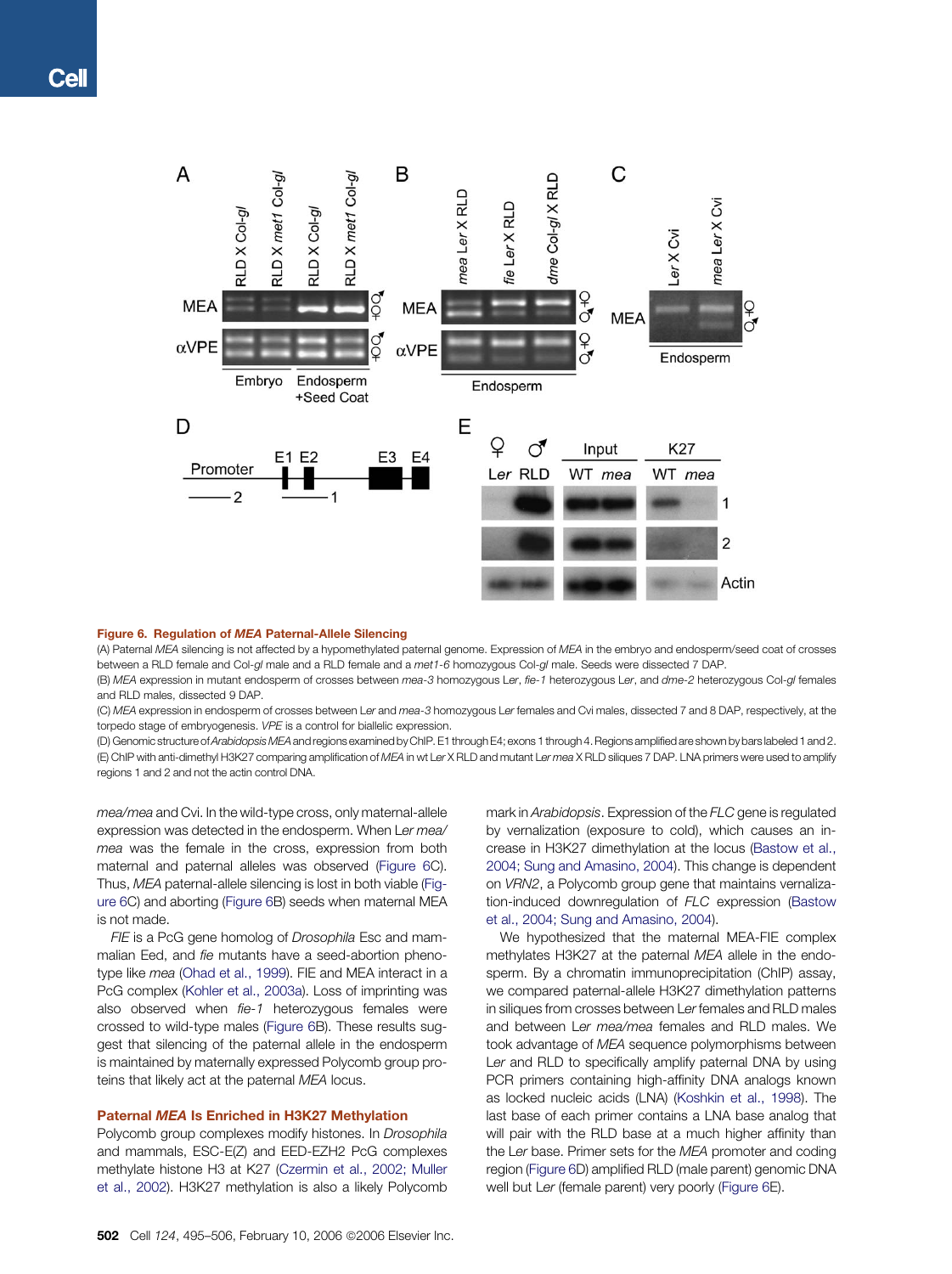The vast majority of silique DNA is of maternal origin, from the maternal silique and seed-coat tissue and the contributions of the maternal genome to the embryo and endosperm. The only paternal DNA in siliques is from the embryo and endosperm. Since paternal DNA is a small fraction of the total DNA, radioactive nucleotides were used to increase the sensitivity of the assay. As shown in [Figure 6](#page-7-0)E, we found that, after ChIP with antibodies specific to H3 dimethyl K27, paternal MEA DNA was enriched in wild-type siliques compared to maternal mea siliques for the coding region from  $-5$  to  $+440$ (region 1). By contrast, little if any paternal MEA DNA was detected in  $MEA 5'$  sequences from  $-947$  to  $-547$  (region 2). We cloned the  $-5$  to +440 wild-type and mea PCR products, sequenced across an internal Ler/RLD polymorphism, and verified that almost all of the clones were from paternal RLD DNA (21 of 22 wild-type clones and 22 of 22 mea clones). Although paternal embryo and endosperm alleles cannot be distinguished, these results indicate that wild-type maternal MEA is required for paternal MEA H3 K27 dimethylation.

## Paternal Silencing Is Lost in dme Mutants

Because dme mutants lack MEA expression in the female gametophyte [\(Choi et al., 2002\)](#page-10-0), we looked at the effect of dme on paternal MEA expression in the endosperm. Paternal-allele expression was detected when dme-2 heterozygous plants were crossed as females to wild-type males ([Figure 6](#page-7-0)B). This is consistent with our finding that maternal MEA expression in the female gametophyte, activated by DME, is required for paternal-allele silencing.

The expressed paternal allele in dme endosperm is as highly methylated as the silent paternal allele from wildtype endosperm [\(Figure 1B](#page-2-0) and [Table S2\)](#page-10-0). In a cross between dme-2 Col-gl females and RLD males, expressed paternal endosperm alleles had 100% and 94% CG methylation in the -500 bp region and MEA-ISR, respectively (3 and 11 clones sequenced). In a cross between dme-2 Ler females and RLD males, expressed paternal endosperm alleles had 54% and 93% CG methylation in the -500 bp region and MEA-ISR (7 and 5 clones sequenced). This suggests, in agreement with results presented in [Figure 6](#page-7-0)A, that the presence or absence of DNA methylation is not relevant to MEA paternal-allele silencing in the endosperm.

We also detected expression of the highly methylated maternal MEA allele ([Figure 2](#page-3-0)A) in dme endosperm ([Figure 6B](#page-7-0)). Previously, we showed that DME is required for MEA expression before fertilization ([Choi et al., 2002](#page-10-0)). These results suggest that, although hypomethylation via DME is required for MEA expression in the central cell before fertilization and possibly during early endosperm development ([Choi et al.,](#page-10-0) [2002](#page-10-0)), it is not required for maternal MEA expression in the endosperm by 9 DAP.

## **DISCUSSION**

## Activation of Maternal MEA Allele Expression by DME

We have found that the expressed maternal endosperm allele of the imprinted MEA gene is hypomethylated in specific 5' and 3' regions [\(Figure 1](#page-2-0) and [Table S2\)](#page-10-0). DME is re-quired for MEA expression in the central cell [\(Choi et al.,](#page-10-0) [2002\)](#page-10-0) and for hypomethylation of the maternal MEA allele inherited from the central cell [\(Figures 1 and 2](#page-2-0)). Thus, expression of the maternal MEA allele is associated with removal of DNA methylation by a DNA glycosylase. This in vivo data suggests that one DNA repair function of DME is to excise 5-methylcytosine from CG contexts, leading to its replacement with cytosine. This is supported by DME excision of 5-methylcytosine in vitro [\(Figure 3](#page-4-0)) as well as DME activity on 5-methylcytosine in the base-excision repair pathway in E. coli [\(Figure 4](#page-5-0)). Another DME family member, ROS1, also has activity on 5-methylcytosine in vitro [\(Gong et al., 2002](#page-11-0)).

Excision of symmetric 5-methylcytosine is predicted to cause deleterious double-strand DNA breaks. However, this might be mitigated by the inhibition of DME activity by abasic sites [\(Figure 5](#page-6-0)). The mechanism for the inhibition is not known. DME has little lyase activity on abasic sites (data not shown), so it is likely to be the abasic site, not a nick in the DNA, that inhibits DME. One possibility is that DME binds to the abasic site and physically hinders other DME molecules from excising 5-methylcytosine on the opposite strand. Alternatively, an abasic site near the active site of a DME enzyme may inhibit an essential step of the base-excision reaction mechanism for the 5-methylcytosine on the opposing strand.

Several aspects of the activation of MEA by DME remain unclear. Do reduced levels of DNA methylation directly lead to expression of MEA in the central cell? Or does an accompanied change induced by the act of DNA repair render the locus transcriptionally competent? Unlike the maternal MEA allele in the central cell, paternal-allele expression in the endosperm is not affected by changes in DNA methylation ([Figure 6A](#page-7-0)). Instead, paternal silencing is lost when the function of maternal MEA-FIE PcG complexes is perturbed ([Figure 6B](#page-7-0)). This is associated with decreased H3K27 methylation on the paternal allele [\(Figure 6E](#page-7-0)).

# Central-Cell-Specific Interpretation of MEA DNA Methylation

Our data show that removal of CG methylation is required for MEA expression in the central cell but not in the embryo or during later stages of endosperm development. A hypomethylated paternal genome does not affect MEA imprinting ([Figure 6A](#page-7-0)). Furthermore, in dme endosperm, the expressed maternal and paternal alleles are highly methylated in the -500 bp region and MEA-ISR. Hypomethylation of MEA is only required for expression in the central cell and perhaps during early endosperm development at a stage prior to dme seed dissection. This conclusion is supported by embryo methylation data from wild-type crosses ([Figure 1](#page-2-0) and [Table S2](#page-10-0)). MEA is expressed biallelically in the embryo [\(Fig](#page-4-0)[ure 3;](#page-4-0) [Kinoshita et al., 1999](#page-11-0)). Yet we found that the expressed embryo alleles are as highly methylated as the silent paternal endosperm allele and are hypermethylated compared to the expressed maternal endosperm allele ([Figure 1](#page-2-0) and [Table S2\)](#page-10-0). Differences in methylation between the maternal embryo and maternal endosperm alleles hearken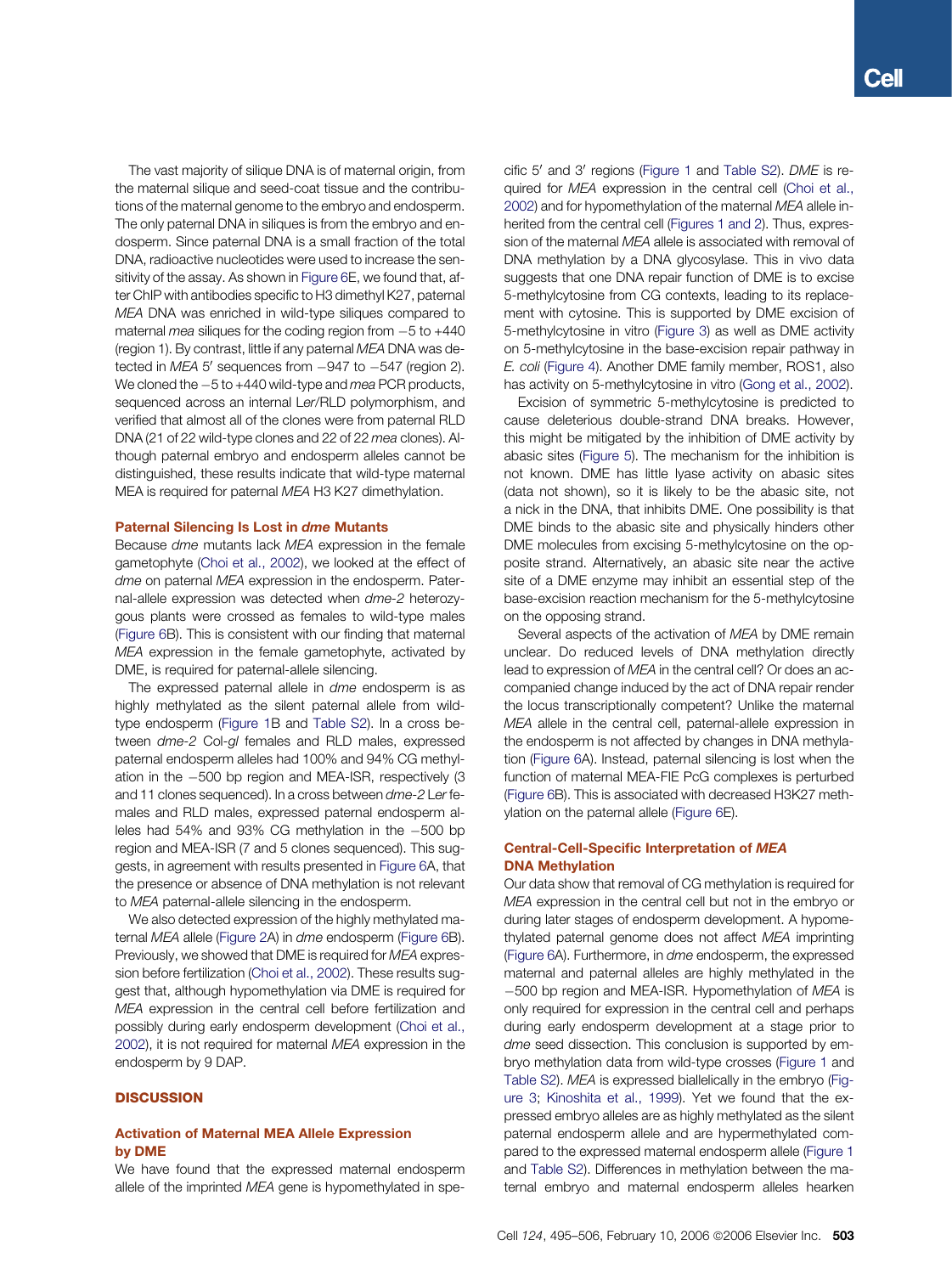back to the distinct origins of these alleles in the female gametophyte, which arise from the egg and central cell, respectively. Due to the exclusive expression of DME in the central cell, only the maternal endosperm allele, and not the maternal embryo allele, has been exposed to DME. Removal of DNA methylation at the maternal MEA allele in the central cell represents the first case in angiosperms in which changing the methylation status of a gene is an integral part of an essential developmental program, the formation of viable seeds.

The limited regulation of MEA expression by the removal of DNA methylation is in contrast to the imprinted gene FWA, where there is a strong correlation between DNA methylation and gene expression not only in the endosperm but also in the embryo and throughout the entire plant ([Kinoshita](#page-11-0) [et al., 2004; Soppe et al., 2000](#page-11-0)). FWA is not expressed vegetatively and is highly methylated on promoter repeats. These repeats are hypomethylated in mutants that ectopically express the gene ([Soppe et al., 2000\)](#page-11-0). Additionally, endosperm imprinting is lost when FWA is inherited from a met1 pollen parent ([Kinoshita et al., 2004\)](#page-11-0). Our results ([Fig](#page-2-0)[ure 1,](#page-2-0) [Figure 6](#page-7-0)A, and [Table S2](#page-10-0)) suggest that for MEA there is a high degree of specificity in the interpretation of DNA methylation. Methylation status is only relevant in the central cell. Thus, while maternal expression of both MEA and FWA is regulated by DNA methylation and DME in the central cell, additional distinct mechanisms, discussed below, control silencing of the paternal MEA allele.

## Maternally and Paternally Silent Alleles of Imprinted Genes Are Maintained by Polycombs

The mouse Polycomb group protein EED, a homolog of FIE, is required to maintain silencing of some imprinted autosomal genes [\(Delaval and Feil, 2004; Lewis et al., 2004; Umlauf](#page-11-0) [et al., 2004](#page-11-0)). Certain paternally silent alleles in the placenta are associated with repressive histone H3K27 methylation regulated by the Polycomb complex EED-EZH2 [\(Lewis](#page-11-0) [et al., 2004; Umlauf et al., 2004\)](#page-11-0). Some of these genes are also imprinted in the embryo. However, unlike in the embryo, placental repression takes place in the absence of the promoter DNA methylation ([Lewis et al., 2004; Umlauf et al.,](#page-11-0) [2004](#page-11-0)). Kö[hler et al. \(2003b, 2005\)](#page-11-0) showed that maternal MEA PcG complexes repress maternal expression of the MADS-box gene PHERES1 (PHE1). PHE1 is an example of a gene imprinted oppositely to MEA and FWA, such that the maternal allele is largely silent and the paternal allele is expressed in the endosperm [\(Kohler et al., 2005\)](#page-11-0). MEA PcG complexes likely assemble at the maternal PHE1 allele in the central cell before fertilization ([Kohler et al., 2005\)](#page-11-0). We found that maternal MEA PcG complexes maintain silencing of the paternal MEA allele [\(Figures 6B](#page-7-0), 6C, and 6E). The paternal MEA allele is enriched in H3K27 dimethylation when the maternal MEA allele is wild-type compared to when the maternal *mea* allele is mutant ([Figure 6E](#page-7-0)). This suggests that maternal MEA Polycomb group complexes play a direct role in regulating the chromatin structure at the paternal MEA allele. Paternal-allele silencing is maintained even if the paternal genome is hypomethylated ([Figure 6](#page-7-0)A).



Figure 7. Model for Regulation of MEA Imprinting

MEA methylation is maintained by MET1. In the central cell, DME removes methylation at the -500 bp region and MEA-ISR. MEA protein is produced and forms PcG complexes. After fertilization, MEA-FIE PcG complexes target the paternal allele to maintain its silent state. Maternal MEA continues to be expressed in the endosperm. Gray box, MEA gene; red circles, DNA methylation; helical line, nontranscribed compacted chromatin; straight line, transcribed open chromatin.

Thus, maternal MEA functions in maintaining both maternally (e.g., PHE1) and paternally (e.g., MEA) silenced alleles of imprinted genes. It remains unknown how PcG complexes are directed to the paternal MEA locus or how the silent state is initially established. Our data indicate that the PcG complex is one means by which the maternal genome modifies the activity of the paternal genome. This emphasizes the prominent role the maternal genome has in controlling endosperm imprinting and development.

## Model for the Regulation of MEA Imprinting

We propose the following model for MEA imprinting (Figure 7). DME is expressed in the central cell of the female gametophyte and removes MEA DNA methylation by excising 5-methylcytosine. The hypomethylated maternal MEA allele is expressed, producing MEA protein. Shortly after fertilization, FIE-MEA PcG complexes assemble at the paternal MEA allele, maintaining its previously established silent state. Thus, DME-mediated methylation changes that take place in the central cell before fertilization control both aspects of MEA imprinting—maternal-allele expression and subsequent paternal-allele silencing. Imprinting is lost in maternal mea and dme mutant endosperm because maternal MEA protein is not present at the time of fertilization. Methylation does not inhibit maternal MEA expression in dme endosperm during later stages of endosperm development (by 9 DAP), but, by this time, the paternal MEA allele has already lost its silent state. Maintenance of MEA silencing by MEA represents a unique instance of a Polycomb group gene regulating its own imprinting.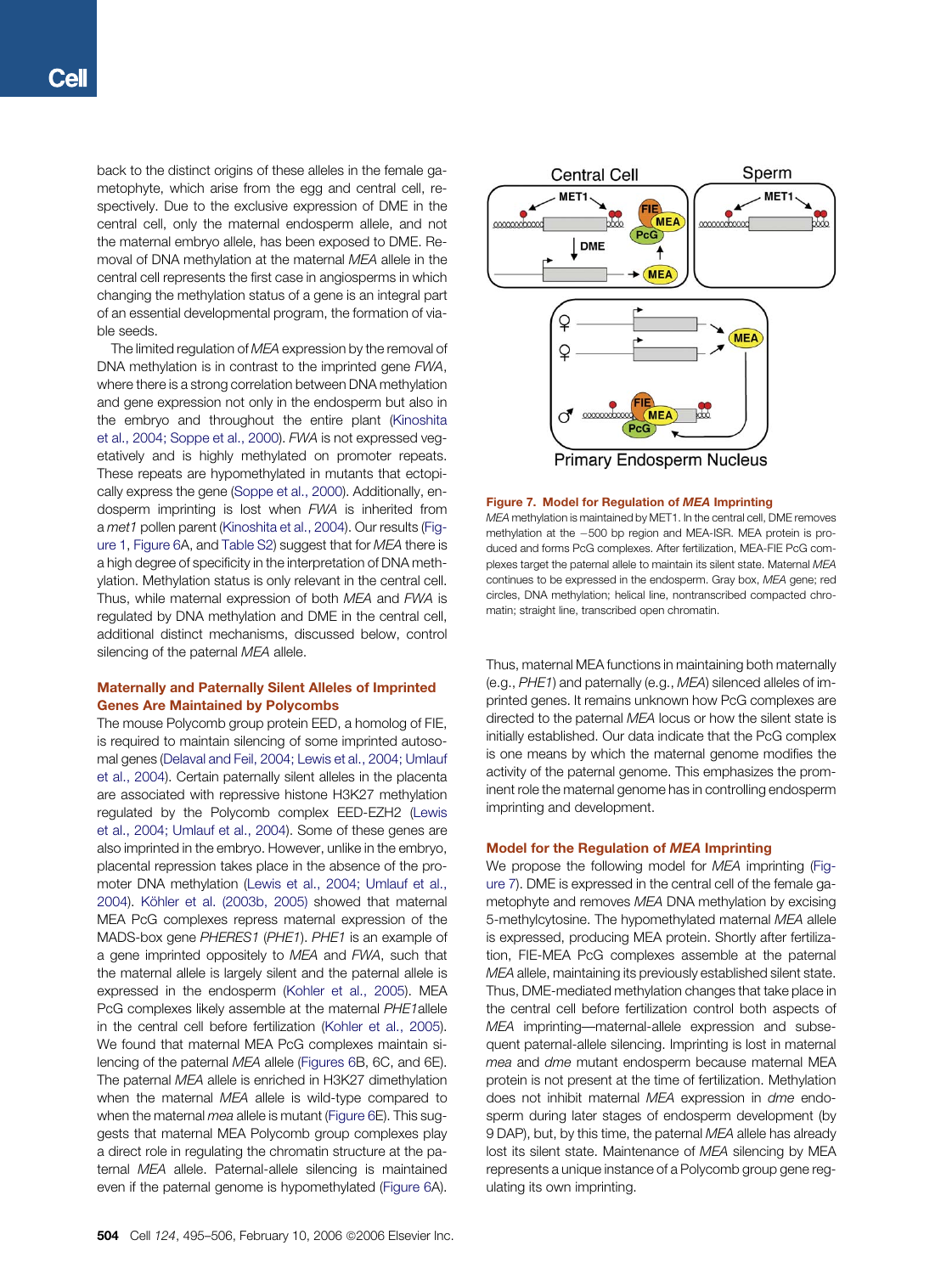#### <span id="page-10-0"></span>EXPERIMENTAL PROCEDURES

#### Plant Material

Seeds were plated on  $0.5 \times$  Murashige and Skoog salts (Caisson Laboratories, Inc.),  $1 \times$  Gamborg's Vitamins (Sigma), and 2% sucrose; stratified at 4ºC for 2 days; grown in continuous light in a growth chamber for 10 days; and then transplanted to soil and grown in greenhouse conditions (16 hr light). For crosses, flowers were emasculated 2 days before pollination. met1-6 homozygous plants were obtained from a self-pollinated met1-6 heterozygote that had never been homozygous. Ler mea/mea plants were the  $F_3$  generation.

#### Bisulfite DNA Sequencing

Seeds at the mid- to late torpedo stage of embryogenesis (7 to 8 DAP) were dissected into embryo, endosperm, and seed-coat fractions in 0.3 M sorbitol, 5 mM MES (pH 5.7) on a slide under a dissecting microscope. Endosperm tissue was ground in CTAB to isolate DNA. Embryos were washed to remove contaminating endosperm. Bisulfite treatment and sequencing were performed as described [\(Xiao et al., 2003\)](#page-11-0). Primer sequences for PCR amplification are in the Supplemental Experimental **Procedures** 

#### DME Activity

5'-labeled oligonucleotide substrates (13.3 nM) were incubated with DME protein (250 nM) in a 15 µl reaction with 40 mM HEPES-KOH (pH 8.0), 0.1 M KCl, 0.1 mM EDTA, 0.5 mM dithiothreitol, and 200 µg/ml BSA at 37° for 1 hr. The reaction was terminated with 15 µl of 95% formamide, 20 mM EDTA, 0.05% bromophenol blue, 0.05% xylene cyanol FF and boiled for 5 min. To induce  $\delta$  elimination, NaOH was added at a final concentration of 0.1 M and the reaction was boiled for 7 min. Products were fractionated on a 15% polyacrylamide gel containing 7.5 M urea and  $1 \times$ TBE. Electrophoresis was done at 1000V for 4 hr with a Hoefer SQ3 gel apparatus. The gel was exposed to Kodak BioMax MR film at  $-80^{\circ}\mathrm{C}$ . Methods for purification of recombinant DME, oligonucleotide substrates, NaBH<sub>4</sub> trapping, and toxicity in E. coli are in the Supplemental Experimental Procedures.

#### Protein Gel Analysis

Protein purity was determined by staining gels with Code Blue reagent (Pierce). Gels were blotted on nitrocellulose membranes (Bio-Rad) and reacted with anti-MBP monoclonal antibody (New England Biolabs) as described by the manufacturer. Goat anti-mouse IgG-AP-conjugated antibody (Bio-Rad) and the AP Conjugate Substrate Kit (Bio-Rad) were used for colorimetric detection. Goat anti-mouse IgG-HRP-conjugated antibody (Bio-Rad) and SuperSignal Substrate (Pierce) were used for chemiluminescent detection. Reacted membranes were exposed to Kodak BioMax MS film for 5 to 10 min.

#### Expression Analysis

RNA was isolated using an RNAqueous Kit with Plant RNA Isolation Aid (Ambion, Inc.), and treated with DNase I (Invitrogen) before reverse transcription. For [Figures 6A](#page-7-0) and 6B, the 72ºC amplification step for PCR was 10 s. For [Figure 6](#page-7-0)C, 533 bp of MEA RNA from exons 3 to 6 was amplified with primers SR12 (5'-CAGAGGATGATAATGGAGGAGA-3') and UCB3SR8 (5'-GCTTGAGTTCATTGTATCTTTCC-3') for 40 cycles with a 40 s amplification step. An XbaI site is present in exon 3 in Cvi and not in Ler. After XbaI digestion, Cvi is cut into 395 and 138 bp pieces. For aVPE, primers for first amplification were VPE2912 (5'-ACAA CTTTCCCACTTCCTCCT-3') and VPEdSal (5'-TCGCCGGATCCAGCG GATACTGGAATTGTCG-3'). Primers for a second amplification were VPE2679 (5'-GATTCTCCTCGTTCTCCGCA-3') and VPEdSal. Digestion of VPE with SalI restriction endonuclease cut the RLD allele.

#### ChIP Assay

Siliques were collected 7–8 DAP, slit, and fixed in 1% formaldehyde. Tissue (0.4 g) was used for ChIP with anti-dimethyl histone H3 (Lys27) (Upstate Biotechnology). After immunoprecipitation, protein A bound immunocomplexes were washed as described [\(Johnson et al., 2002](#page-11-0)). ChIP PCR reactions (25  $\mu$ l) were performed with 35 or 45 amplification cycles for Actin and MEA, respectively. The amount of immunoprecipitate was quantified so that equal amounts of ACTIN were amplified from wt and mea. The annealing temperature was 61ºC for Actin, 58ºC for MEA region 1, and 60ºC for MEA region 2. LNA primer sequences are in the Supplementary Experimental Procedures.

### Supplemental Data

Supplemental Data include Supplemental Experimental Procedures, Supplemental References, two tables, and two figures and can be found with this article online at [http://www.cell.com/cgi/content/full/124/3/495/](http://www.cell.com/cgi/content/full/124/3/495/DC1/) [DC1/.](http://www.cell.com/cgi/content/full/124/3/495/DC1/)

#### ACKNOWLEDGMENTS

We thank S. Mitra, T. Hazra, and S. Linn for helpful discussions. We thank E. Richards (ddm1-2), S. Jacobsen (drm1 drm2 cmt3-7), and J. Carrington (dc/3-1, rdr2-1) for Arabidopsis mutants. We thank R.P. Cunningham (AB1157, RPC501) and M.G. Marinus (GM30, GM31) for E. coli strains. We thank R. Uzawa for technical assistance. R.L.F. received grants from the NIH (GM069415), USDA (2005-02355), BARD (IS-3604- 04CR), and Ceres, Inc. (B97062). M.G. received an NSF Graduate Research Fellowship, and J.H.H. received a fellowship from the National Institute for International Education Development, South Korea.

Received: August 17, 2005 Revised: November 25, 2005 Accepted: December 9, 2005 Published: February 9, 2006

#### **REFERENCES**

Bastow, R., Mylne, J.S., Lister, C., Lippman, Z., Martienssen, R.A., and Dean, C. (2004). Vernalization requires epigenetic silencing of FLC by histone methylation. Nature 427, 164–167.

Bender, J. (2004). DNA methylation and epigenetics. Annu. Rev. Plant Biol. 55, 41–68.

Bhagwat, M., and Gerlt, J.A. (1996). 3'- and 5'-strand cleavage reactions catalyzed by the Fpg protein from Escherichia coli occur via successive  $\beta$ - and  $\delta$ -elimination mechanisms, respectively. Biochemistry 35, 659– 665.

Cao, R., and Zhang, Y. (2004). The functions of E(Z)/EZH2-mediated methylation of lysine 27 in histone H3. Curr. Opin. Genet. Dev. 14, 155–164.

Cao, X., and Jacobsen, S.E. (2002). Locus-specific control of asymmetric and CpNpG methylation by the DRM and CMT3 methyltransferase genes. Proc. Natl. Acad. Sci. USA 99, 16491–16498.

Choi, Y., Gehring, M., Johnson, L., Hannon, M., Harada, J.J., Goldberg, R.B., Jacobsen, S.E., and Fischer, R.L. (2002). DEMETER, a DNA glycosylase domain protein, is required for endosperm gene imprinting and seed viability in Arabidopsis. Cell 110, 33-42.

Choi, Y., Harada, J.J., Goldberg, R.B., and Fischer, R.L. (2004). An invariant aspartic acid in the DNA glycosylase domain of DEMETER is necessary for transcriptional activation of the imprinted MEDEA gene. Proc. Natl. Acad. Sci. USA 101, 7481–7486.

Constancia, M., Kelsey, G., and Reik, W. (2004). Resourceful imprinting. Nature 432, 53–57.

Cunningham, R.P., Saporito, S.M., Spitzer, S.G., and Weiss, B. (1986). Endonuclease IV (nfo) mutant of Escherichia coli. J. Bacteriol. 168, 1120–1127.

Czermin, B., Melfi, R., McCabe, D., Seitz, V., Imhof, A., and Pirrotta, V. (2002). Drosophila enhancer of Zeste/ESC complexes have a histone H3 methyltransferase activity that marks chromosomal Polycomb sites. Cell 111, 185–196.